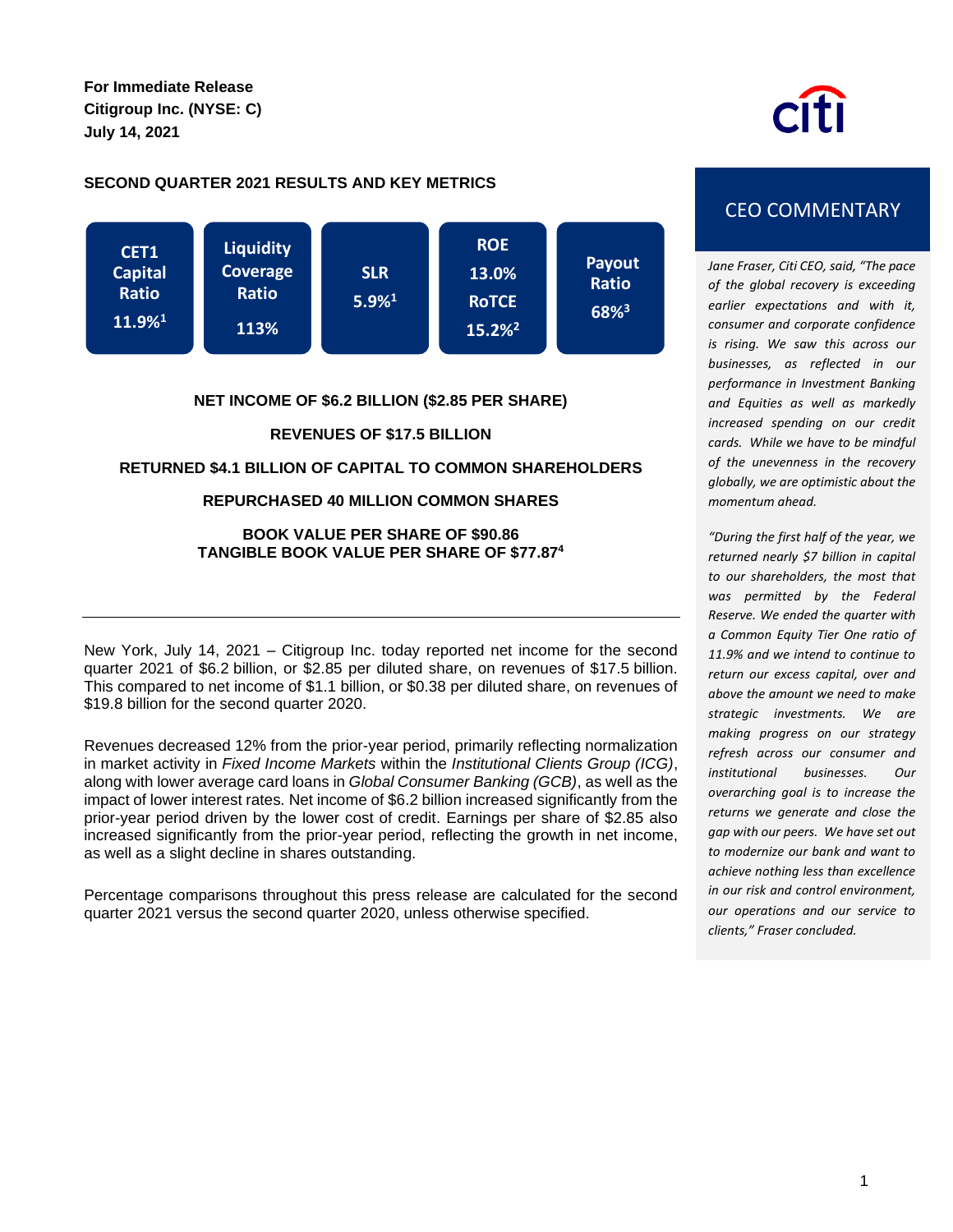# *Second Quarter Financial Results*

| <b>Citigroup</b><br>(\$ in millions, except as otherwise noted) | <b>2Q'21</b> | <b>1Q'21</b> | <b>2Q'20</b> | QoQ%      | YoY%      |
|-----------------------------------------------------------------|--------------|--------------|--------------|-----------|-----------|
| <b>Global Consumer Banking</b>                                  | 6,820        | 7,037        | 7,339        | (3)%      | (7)%      |
| <b>Institutional Clients Group</b>                              | 10,387       | 12,220       | 12,137       | $(15)\%$  | (14)%     |
| Corporate / Other                                               | 267          | 70           | 290          | <b>NM</b> | $(8)\%$   |
| <b>Total Revenues</b>                                           | \$17,474     | \$19,327     | \$19,766     | $(10)\%$  | (12)%     |
| <b>Expenses</b>                                                 | \$11,192     | \$11,073     | \$10,460     | 1%        | 7%        |
| <b>Net Credit Losses</b>                                        | 1,320        | 1,748        | 2,161        | $(24)\%$  | (39)%     |
| Net ACL Build / (Release) <sup>(a)</sup>                        | (2,402)      | (3,853)      | 5,942        | 38%       | <b>NM</b> |
| Other Provisions <sup>(b)</sup>                                 | 16           | 50           | 94           | (68)%     | (83)%     |
| <b>Total Cost of Credit</b>                                     | \$(1,066)    | \$(2,055)    | \$8,197      | 48%       | NΜ        |
| <b>Income from Continuing Operations Before Taxes</b>           | \$7,348      | \$10,309     | \$1,109      | (29)%     | <b>NM</b> |
| <b>Provision for Income Taxes</b>                               | 1,155        | 2,332        | 52           | $(50)$ %  | <b>NM</b> |
| <b>Income from Continuing Operations</b>                        | \$6,193      | \$7,977      | \$1,057      | (22)%     | <b>NM</b> |
| Net Income (Loss) from Discontinued Operations                  | 10           | (2)          | (1)          | <b>NM</b> | <b>NM</b> |
| Non-Controlling Interest                                        | 10           | 33           |              | (70)%     | <b>NM</b> |
| <b>Citigroup Net Income</b>                                     | \$6,193      | \$7,942      | \$1,056      | (22)%     | <b>NM</b> |
| <b>Revenues</b>                                                 |              |              |              |           |           |
| <b>North America</b>                                            | 7,919        | 9,326        | 9,729        | $(15)\%$  | (19)%     |
| <b>EMEA</b>                                                     | 3,253        | 3,713        | 3,392        | $(12)\%$  | (4)%      |
| <b>Latin America</b>                                            | 2,227        | 2,144        | 2,257        | 4%        | $(1)\%$   |
| Asia                                                            | 3,808        | 4,074        | 4,098        | (7)%      | (7)%      |
| Corporate / Other                                               | 267          | 70           | 290          | <b>NM</b> | $(8)\%$   |
| EOP Assets (\$B)                                                | 2,328        | 2,314        | 2,233        | 1%        | 4%        |
| EOP Loans (\$B)                                                 | 677          | 666          | 685          | 2%        | (1)%      |
| EOP Deposits (\$B)                                              | 1,310        | 1,301        | 1,234        | 1%        | 6%        |
| Common Equity Tier 1 Capital Ratio <sup>(1)</sup>               | 11.9%        | 11.8%        | 11.5%        |           |           |
| Supplementary Leverage Ratio <sup>(1)</sup>                     | 5.9%         | 7.0%         | 6.6%         |           |           |
| <b>Return on Average Common Equity</b>                          | 13.0%        | 17.2%        | 1.8%         |           |           |
| <b>Book Value per Share</b>                                     | \$90.86      | \$88.18      | \$83.45      | 3%        | 9%        |
| <b>Tangible Book Value per Share</b>                            | \$77.87      | \$75.50      | \$71.20      | 3%        | 9%        |

Note: Please refer to the Appendices and Footnotes at the end of this press release for additional information.

(a) Includes credit reserve build / (release) for loans and provision for credit losses on unfunded lending commitments.

(b) Includes provisions for benefits and claims, HTM debt securities and other assets.

# *Citigroup*

**Citigroup revenues** of \$17.5 billion in the second quarter 2021 decreased 12%, primarily driven by market normalization in *Fixed Income Markets* within *ICG*, and lower average card loans in *GCB*.

**Citigroup operating expenses** of \$11.2 billion in the second quarter 2021 increased 7% on a reported basis. Excluding the impact of foreign exchange translation<sup>5</sup>, expenses increased 4%, reflecting a normalization relative to a low comparison in the prior-year period, along with continued investments in Citi's transformation, as well as other strategic investments, partially offset by productivity savings.

**Citigroup cost of credit** of \$(1.1) billion in the second quarter 2021 compared to \$8.2 billion in the prior-year period, reflecting an improvement in net credit losses and a release of allowance for credit loss (ACL) reserves*,* driven by improvements in portfolio quality, as well as the continued improvement in the macroeconomic outlook.

**Citigroup net income** of \$6.2 billion in the second quarter 2021 compared to \$1.1 billion in the prior-year period, driven by lower cost of credit. Citigroup's effective tax rate was 16% in the current quarter compared to 5% in the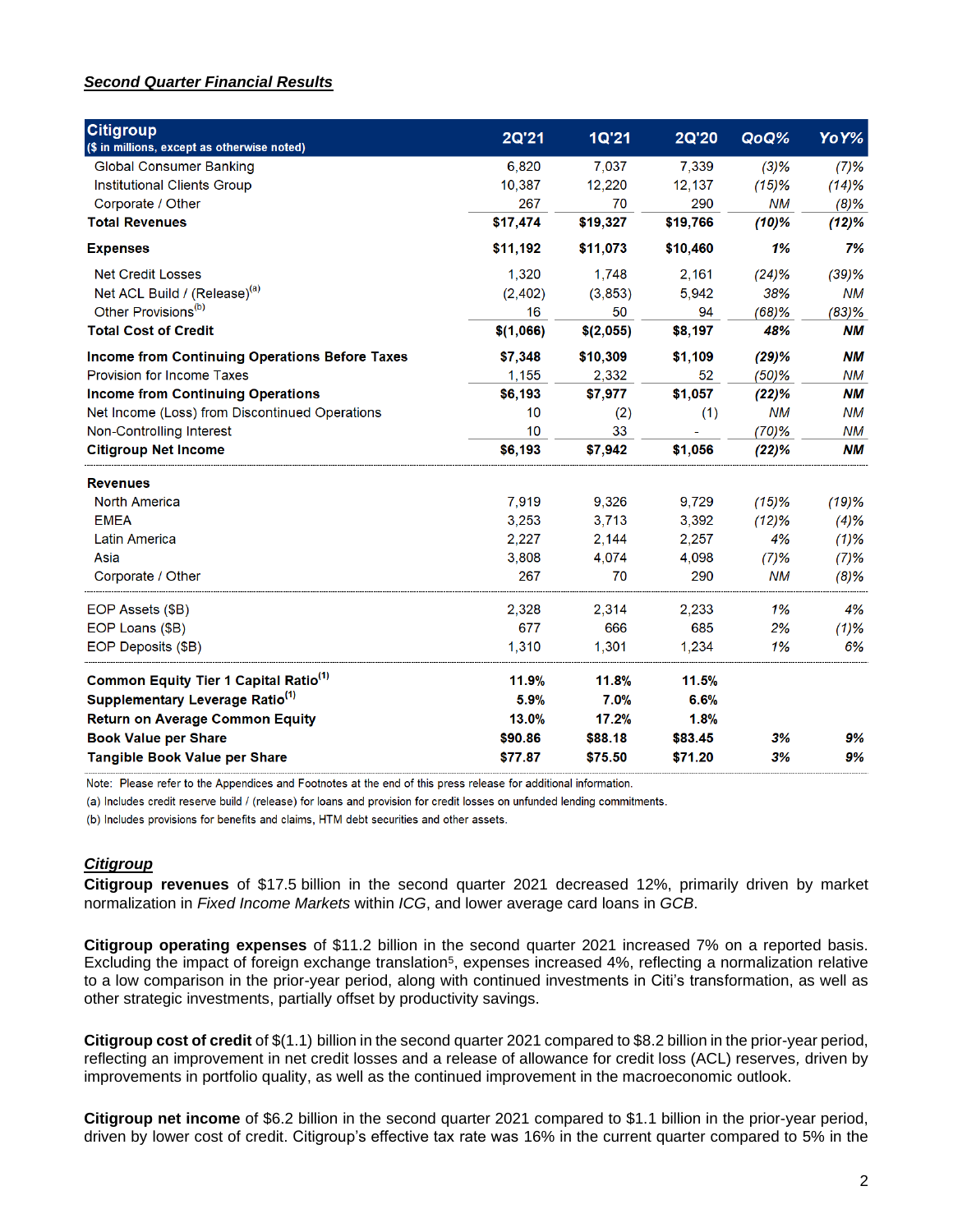second quarter 2020. The current quarter tax rate reflects certain tax benefit items related to non-U.S. operations. The prior-year period reflected a higher relative impact of tax advantaged investments and other tax benefit items on a lower level of pre-tax income.

**Citigroup's allowance for credit losses on loans** was \$19.2 billion at quarter end, or 2.88% of total loans, compared to \$26.3 billion, or 3.87% of total loans, at the end of the prior-year period. Total non-accrual assets decreased 25% from the prior-year period to \$4.4 billion. Consumer non-accrual loans decreased 1% to \$1.8 billion, while corporate non-accrual loans of \$2.6 billion decreased 36% from the prior-year period*.*

**Citigroup's end-of-period loans** were \$677 billion as of quarter end, down 1% from the prior-year period on a reported basis and 3% in constant dollars, driven by declines across *GCB* and *ICG*, reflecting higher repayment rates.

**Citigroup's end-of-period deposits** were \$1.3 trillion as of quarter end, an increase of 6% on a reported basis and 4% in constant dollars, driven by an 11% increase in *GCB* and a 3% increase in *ICG*.

**Citigroup's book value** per share of \$90.86 and tangible book value per share of \$77.87 each increased 9%, largely driven by net income. At quarter end, Citigroup's CET1 Capital ratio was 11.9%, an increase from the prior quarter. Citigroup's SLR for the second quarter 2021 was 5.9%, a decrease from the prior quarter, largely driven by the expiration of the temporary SLR relief. During the quarter, Citigroup repurchased 40 million common shares and returned a total of \$4.1 billion to common shareholders in the form of common share repurchases and dividends.

| <b>Global Consumer Banking</b><br>(\$ in millions, except as otherwise noted) | <b>2Q'21</b>     | <b>1Q'21</b>  | <b>2Q'20</b>     | QoQ%           | YoY%        |                   |
|-------------------------------------------------------------------------------|------------------|---------------|------------------|----------------|-------------|-------------------|
| <b>North America</b>                                                          | 4,201            | 4,428         | 4,742            | $(5)\%$        | (11)%       |                   |
| <b>Latin America</b>                                                          | 1,053<br>1,566   | 1,008         | 1,050            | 4%             |             |                   |
| Asia <sup>(a)</sup>                                                           |                  | 1,601         | 1,547            | $(2)\%$        | 1%          |                   |
| <b>Total Revenues</b>                                                         | \$6,820          | \$7,037       | \$7,339          | (3)%           | (7)%        |                   |
| <b>Expenses</b><br><b>Net Credit Losses</b>                                   | \$4,550<br>1,253 | \$4,400       | \$4,122<br>1,842 | 3%<br>$(21)\%$ | 10%         |                   |
|                                                                               |                  | 1,580         |                  |                | (32)%       |                   |
| Net ACL Build / (Release) <sup>(b)</sup>                                      | (1, 397)         | (1,806)       | 2,299            | 23%            | ΝM          |                   |
| Other Provisions <sup>(c)</sup><br><b>Total Cost of Credit</b>                | 9<br>\$(135)     | 35<br>\$(191) | 38<br>\$4,179    | (74)%<br>29%   | (76)%<br>NМ |                   |
|                                                                               |                  |               |                  |                |             | <b>Net Income</b> |
| <b>Retail Banking</b>                                                         | 2,802            | 2.844         | 2,836            | $(1)\%$        | $(1)$ %     |                   |
| Cards                                                                         | 4,018            | 4,193         | 4,503            | (4)%           | (11)%       |                   |
| <b>Total Revenues</b>                                                         | \$6,820          | \$7,037       | \$7,339          | $(3)\%$        | (7)%        |                   |
| <b>Key Indicators (\$B)</b>                                                   |                  |               |                  |                |             |                   |
| <b>Retail Banking Average Loans</b>                                           | 126              | 127           | 122              | $(1)\%$        | 3%          |                   |
| <b>Retail Banking Average Deposits</b>                                        | 353              | 345           | 302              | 2%             | 17%         |                   |
| <b>Investment AUMs</b>                                                        | 232              | 222           | 187              | 4%             | 24%         |                   |
| Cards Average Loans                                                           | 143              | 144           | 150              | $(1)\%$        | $(5)\%$     |                   |
| <b>Cards Purchase Sales</b>                                                   | 151              | 128           | 108              | 18%            | 40%         |                   |

Note: Please refer to the Appendices and Footnotes at the end of this press release for additional information.

(a) Asia GCB includes the results of operations of GCB activities in certain EMEA countries for all periods presented.

(b) Includes credit reserve build / (release) for loans and provision for credit losses on unfunded lending commitments.

(c) Includes provisions for benefits and claims, HTM debt securities and other assets.

### *Global Consumer Banking*

*GCB* **revenues** of \$6.8 billion decreased 7% on a reported basis and 10% in constant dollars, as continued strong deposit growth and momentum in investment management were more than offset by lower average card loans and deposits spreads across all three regions.

*North America GCB* **revenues** of \$4.2 billion decreased 11%. *Citi-Branded Cards* revenues of \$2.0 billion decreased 12%, reflecting lower average loans. *Citi Retail Services* revenues of \$1.2 billion decreased 14%,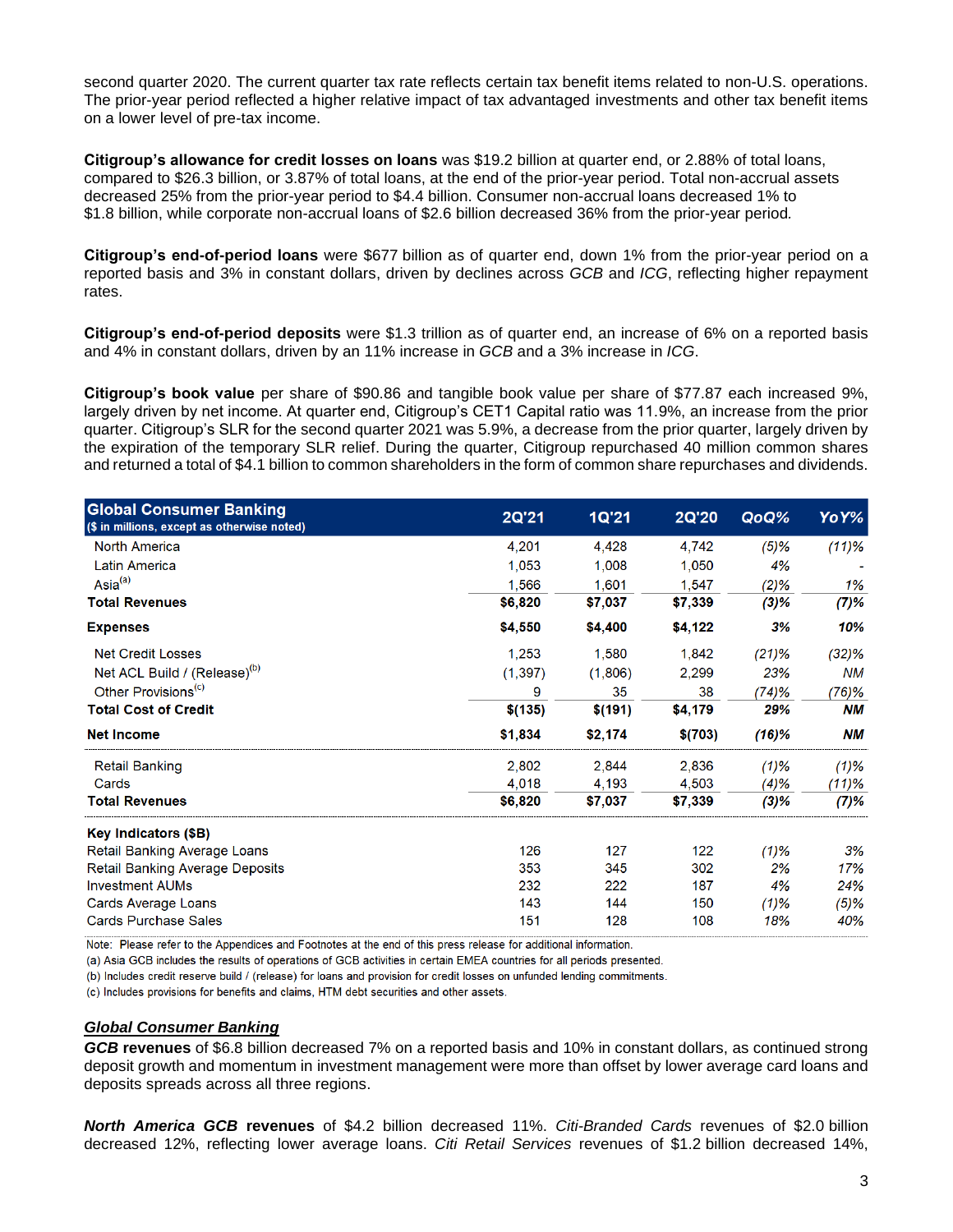primarily driven by lower average loans. *Retail Banking* revenues of \$1.0 billion decreased 7%, as the benefit of stronger deposit volumes was more than offset by lower deposit spreads, as well as lower mortgage revenues.

*Latin America GCB* **revenues** of \$1.1 billion were unchanged on a reported basis and decreased 11% in constant dollars, driven by lower loan volumes and lower deposit spreads, partially offset by growth in assets under management.

*Asia GCB* **revenues** of \$1.6 billion increased 1% on a reported basis and declined 3% in constant dollars, as strong investment revenues were more than offset by lower deposit spreads.

*GCB* **operating expenses** of \$4.6 billion increased 10% on a reported basis and 7% in constant dollars, reflecting continued investments in Citi's transformation, as well as other strategic investments, an acceleration in acquisition marketing and higher volume-related costs, partially offset by efficiency savings.

*GCB* **cost of credit** of \$(135) million decreased significantly, driven by a net ACL release of \$1.4 billion compared to a build in the prior-year period, reflecting improvements in both portfolio credit quality and the macroeconomic outlook, as well as lower net credit losses.

GCB net income of \$1.8 billion increased significantly, as the lower cost of credit more than offset the decline in revenues and higher expenses.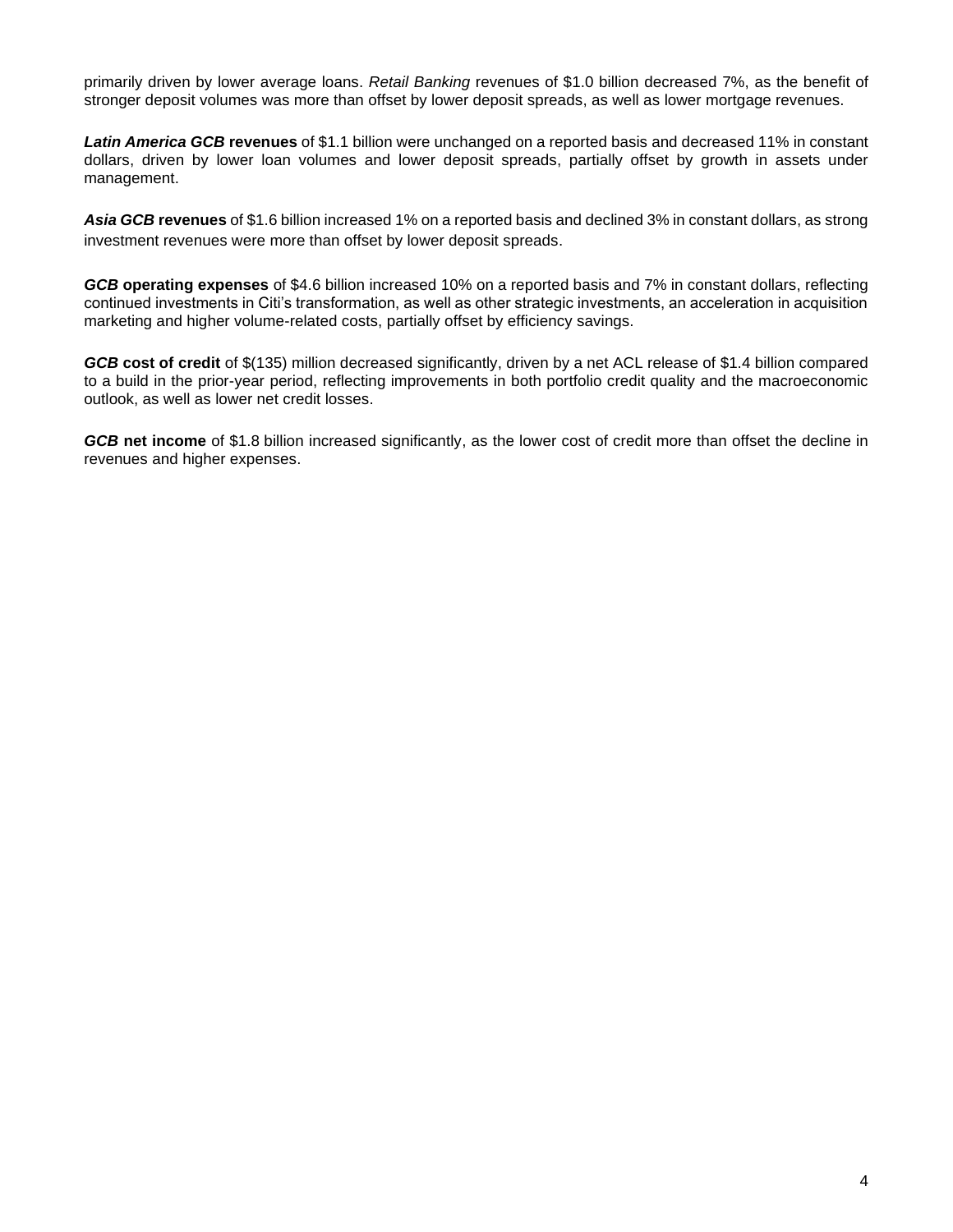| <b>Institutional Clients Group</b><br>$(s$ in millions) | <b>2Q'21</b> | <b>1Q'21</b> | <b>2Q'20</b> | QoQ%      | YoY%      |
|---------------------------------------------------------|--------------|--------------|--------------|-----------|-----------|
| Treasury & Trade Solutions                              | 2,290        | 2,165        | 2,307        | 6%        | $(1)\%$   |
| <b>Investment Banking</b>                               | 1,772        | 1,973        | 1,759        | $(10)\%$  | 1%        |
| Private Bank <sup>(a)</sup>                             | 993          | 1,027        | 956          | (3)%      | 4%        |
| Corporate Lending <sup>(a)</sup>                        | 548          | 483          | 646          | 13%       | (15)%     |
| <b>Total Banking</b>                                    | 5,603        | 5.648        | 5,668        | (1)%      | (1)%      |
| <b>Fixed Income Markets</b>                             | 3,211        | 4,550        | 5,595        | (29)%     | (43)%     |
| <b>Equity Markets</b>                                   | 1,058        | 1,476        | 770          | $(28)\%$  | 37%       |
| <b>Securities Services</b>                              | 672          | 653          | 619          | 3%        | 9%        |
| Other                                                   | (120)        | (26)         | (84)         | <b>NM</b> | (43)%     |
| <b>Total Markets &amp; Securities Services</b>          | 4,821        | 6,653        | 6,900        | (28)%     | (30)%     |
| Product Revenues <sup>(a)</sup>                         | \$10,424     | \$12,301     | \$12,568     | (15)%     | (17)%     |
| Gain / (Loss) on Loan Hedges                            | (37)         | (81)         | (431)        | 54%       | 91%       |
| <b>Total Revenues</b>                                   | \$10,387     | \$12,220     | \$12,137     | (15)%     | (14)%     |
| <b>Expenses</b>                                         | \$6,264      | \$6,308      | \$6,006      | (1)%      | 4%        |
| <b>Net Credit Losses</b>                                | 89           | 186          | 324          | $(52)$ %  | (73)%     |
| Net ACL Build / (Release) <sup>(b)</sup>                | (903)        | (1,933)      | 3,477        | 53%       | <b>NM</b> |
| Other Provisions <sup>(c)</sup>                         | 4            | (5)          | 53           | <b>NM</b> | (92)%     |
| <b>Total Cost of Credit</b>                             | \$(810)      | \$(1,752)    | \$3,854      | 54%       | <b>NM</b> |
| <b>Net Income</b>                                       | \$3,817      | \$5,901      | \$1,817      | $(35)\%$  | <b>NM</b> |
| <b>Revenues</b>                                         |              |              |              |           |           |
| <b>North America</b>                                    | 3,718        | 4,898        | 4,987        | $(24)\%$  | $(25)\%$  |
| <b>EMEA</b>                                             | 3,253        | 3,713        | 3,392        | $(12)\%$  | (4)%      |
| <b>Latin America</b>                                    | 1,174        | 1,136        | 1,207        | 3%        | (3)%      |
| Asia                                                    | 2,242        | 2,473        | 2,551        | (9)%      | (12)%     |

Note: Please refer to the Appendices and Footnotes at the end of this press release for additional information.

(a) Excludes gain / (loss) on credit derivatives as well as the mark-to-market on loans at fair value. For additional information, please refer to Footnote 6.

(b) Includes credit reserve build / (release) for loans and provision for credit losses on unfunded lending commitments.

(c) Includes provisions for HTM debt securities and other assets.

## *Institutional Clients Group*

*ICG* **revenues** of \$10.4 billion decreased 14%, primarily driven by declines in *Fixed Income Markets* and *Corporate Lending*, partially offset by higher revenues in *Equity Markets*, the *Private Bank* and *Securities Services*.

**Banking revenues** of \$5.6 billion increased 6% versus the prior year (including gain / (loss) on loan hedges)<sup>6</sup>. Excluding the gain / (loss) on loan hedges, *Banking* revenues decreased 1%. *Treasury and Trade Solutions* revenues of \$2.3 billion declined 1% on a reported basis and 2% in constant dollars, as higher fee revenues, reflecting strong client engagement, and growth in trade were more than offset by the impact of lower interest rates. *Investment Banking* revenues of \$1.8 billion increased 1%, reflecting revenue growth in advisory and equity underwriting, largely offset by lower revenues in debt underwriting. Debt underwriting revenues decreased 21% to \$823 million, while equity underwriting revenues increased 11% to \$544 million and Advisory revenues increased 77% to \$405 million. *Private Bank* revenues of \$993 million increased 4% (excluding gain / (loss) on loan hedges), driven by higher fees and lending volumes, partially offset by the impact of lower interest rates. *Corporate Lending* revenues of \$548 million decreased 15% (excluding gain / (loss) on loan hedges), primarily driven by lower volumes.

*Markets and Securities Services* **revenues** of \$4.8 billion decreased 30%. *Fixed Income Markets* revenues of \$3.2 billion decreased 43% versus a strong prior-year period in both rates and spread products. *Equity Markets* revenues of \$1.1 billion increased 37%, driven by strong performance in derivatives and prime finance, reflecting solid client activity and favorable market conditions. *Securities Services* revenues of \$672 million increased 9% on a reported basis and 5% in constant dollars, primarily reflecting growth in fee revenues, driven by growth in assets under custody and settlement volumes, partially offset by lower spreads.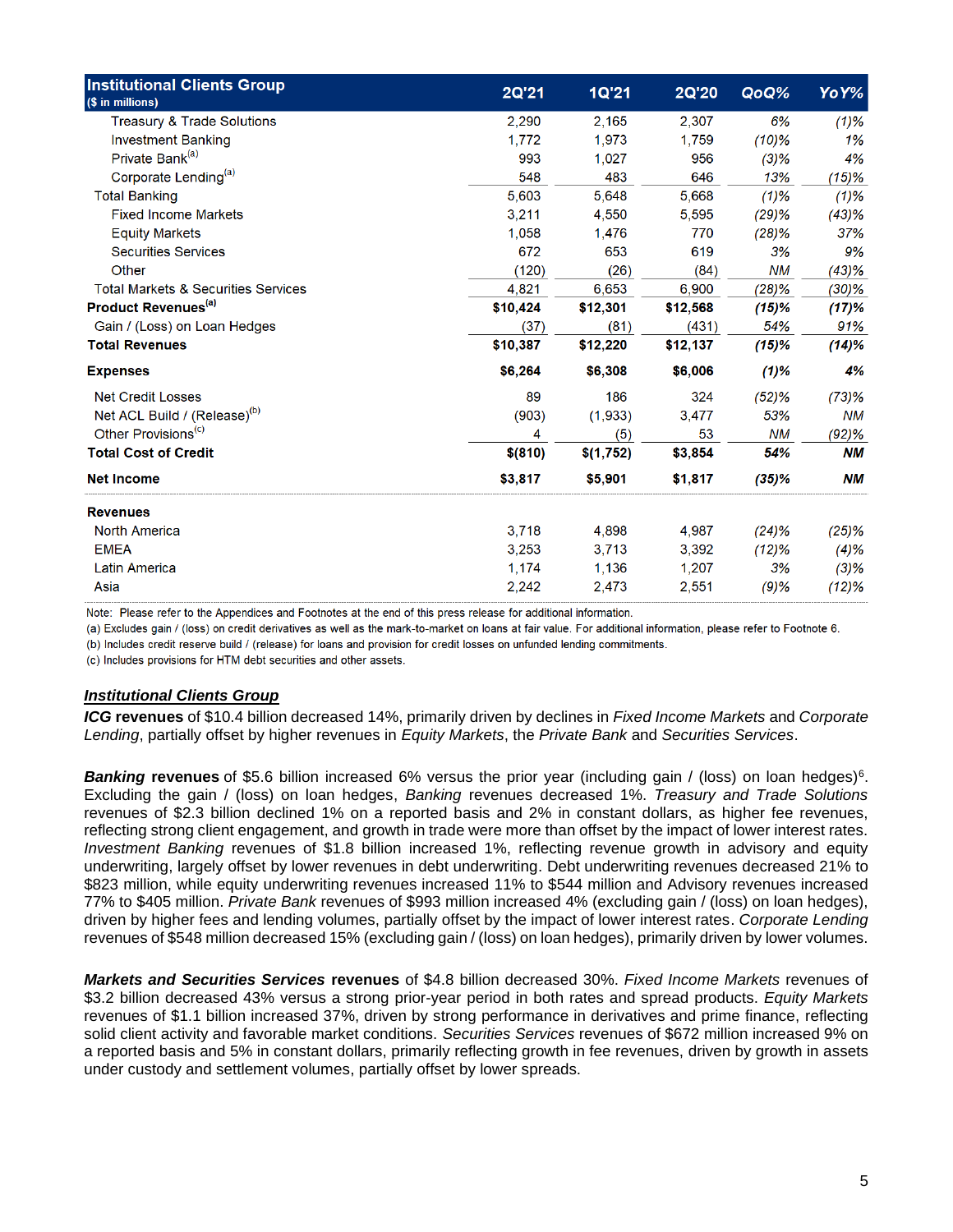*ICG operating expenses* of \$6.3 billion increased 4% on a reported basis and 2% in constant dollars, primarily driven by continued investments in Citi's transformation, along with other strategic investments, partially offset by lower incentive compensation and efficiency savings.

*ICG cost of credit* included net credit losses of \$89 million, compared to \$324 million in the prior-year period, and a net ACL release of \$903 million compared to a build of \$3.5 billion in the prior-year period. The net ACL release in the current quarter primarily reflected improvements in portfolio credit quality, as well as the continued improvement in the macroeconomic outlook.

*ICG* net income of \$3.8 billion increased significantly, as the lower cost of credit more than offset the decline in revenues and higher expenses.

| <b>Corporate / Other</b><br>(\$ in millions)          | <b>2Q'21</b> | 1Q'21   | <b>2Q'20</b> | QoQ%      | Yo Y%     |
|-------------------------------------------------------|--------------|---------|--------------|-----------|-----------|
| <b>Revenues</b>                                       | \$267        | \$70    | \$290        | NМ        | $(8)\%$   |
| <b>Expenses</b>                                       | \$378        | \$365   | \$332        | 4%        | 14%       |
| <b>Net Credit Losses</b>                              | (22)         | (18)    | (5)          | (22)%     | <b>NM</b> |
| Net ACL Build / $(Release)^{(a)}$                     | (102)        | (114)   | 166          | 11%       | NM        |
| Other Provisions <sup>(b)</sup>                       |              | 20      | 3            | (85)%     |           |
| <b>Total Cost of Credit</b>                           | \$(121)      | \$(112) | \$164        | $(8)\%$   | <b>NM</b> |
| Income (Loss) from Continuing Operations before Taxes | \$10         | \$(183) | \$(206)      | <b>NM</b> | <b>NM</b> |
| Income Taxes (Benefits)                               | (522)        | (51)    | (146)        | ΝM        | <b>NM</b> |
| <b>Net Income (Loss)</b>                              | \$542        | \$(133) | \$(58)       | <b>NM</b> | <b>NM</b> |

(a) Includes credit reserve build / (release) for loans and provision for credit losses on unfunded lending commitments.

(b) Includes provisions for benefits and claims, HTM debt securities and other assets.

## *Corporate / Other*

*Corporate / Other* **revenues** of \$267 million declined 8%, but were largely unchanged on a dollar basis versus the prior-year period, as episodic gains in the quarter, were more than offset by previously disclosed one-time items in the prior year-period.

*Corporate / Other* **expenses** of \$378 million were up 14%, but were largely unchanged on a dollar basis versus the prior-year period, primarily driven by the impact of foreign exchange translation.

*Corporate / Other* **Income from continuing operations before taxes** of \$10 million compared to a loss of \$206 million in the prior-year period, largely driven by a net ACL release on the legacy portfolio versus a build in the prioryear period.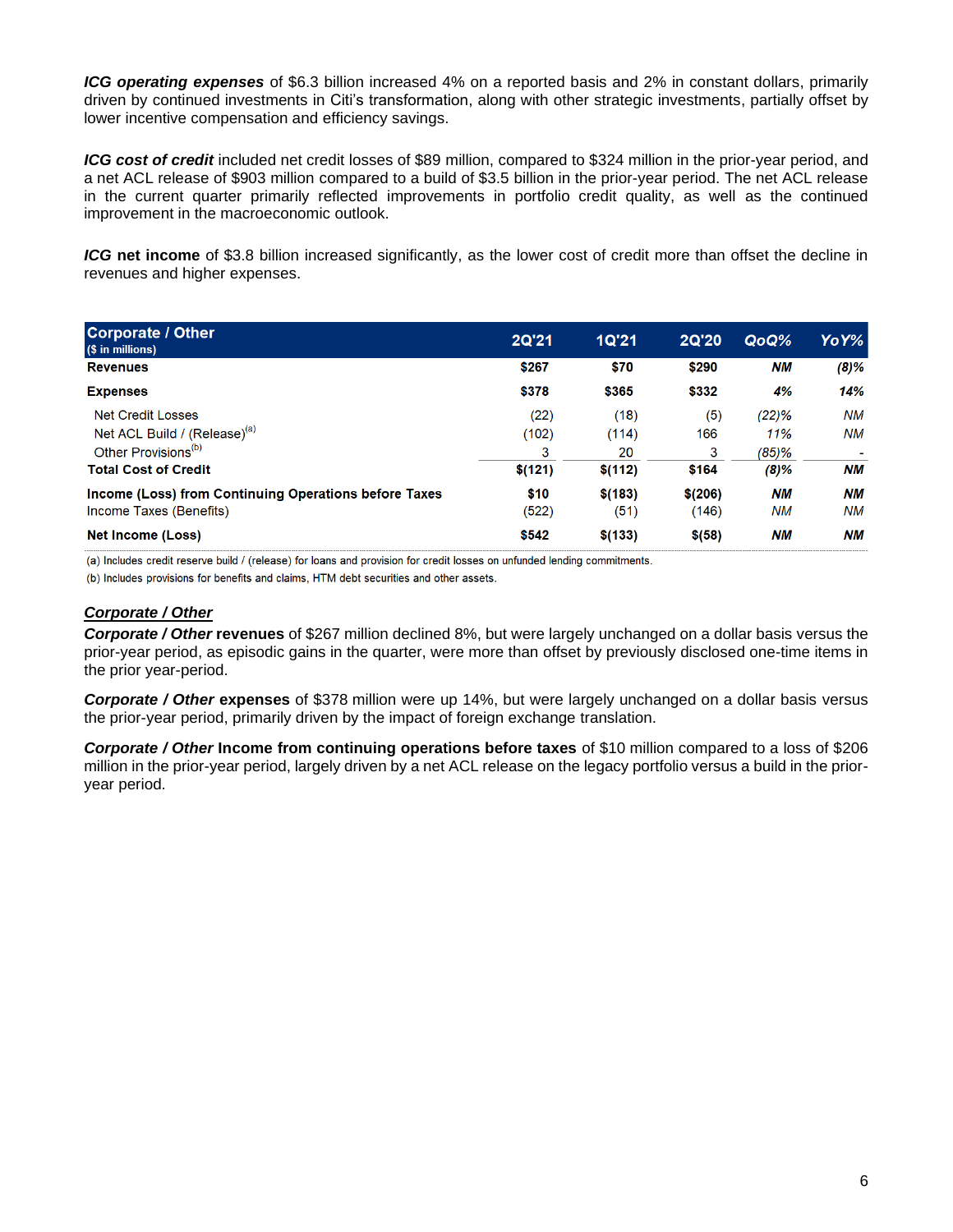Citigroup will host a conference call today at 10:00 AM (ET). A live webcast of the presentation, as well as financial results and presentation materials, will be available at https://www.citigroup.com/citi/investor. Dial-in numbers for the conference call are as follows: (866) 516-9582 in the U.S. and Canada; (973) 409-9210 outside of the U.S. and Canada. The conference code for both numbers is 7596727.

Additional financial, statistical and business-related information, as well as business and segment trends, is included in a Quarterly Financial Data Supplement. Both this earnings release and Citigroup's Second Quarter 2021 Quarterly Financial Data Supplement are available on Citigroup's website at [www.citigroup.com.](http://www.citigroup.com/)

Citigroup, the leading global bank, has approximately 200 million customer accounts and does business in more than 160 countries and jurisdictions. Citigroup provides consumers, corporations, governments and institutions with a broad range of financial products and services, including consumer banking and credit, corporate and investment banking, securities brokerage, transaction services, and wealth management.

Additional information may be found at [www.citigroup.com](http://www.citigroup.com/) | Twitter: @Citi | YouTube: [www.youtube.com/citi](http://www.youtube.com/citi) | Blog: [http://blog.citigroup.com](http://blog.citigroup.com/) | Facebook: [www.facebook.com/citi](http://www.facebook.com/citi) | LinkedIn: [www.linkedin.com/company/citi](http://www.linkedin.com/company/citi)

Certain statements in this release are "forward-looking statements" within the meaning of the rules and regulations of the U.S. Securities and Exchange Commission (SEC). These statements are based on management's current expectations and are subject to uncertainty and changes in circumstances. These statements are not guarantees of future results or occurrences. Actual results and capital and other financial condition may differ materially from those included in these statements due to a variety of factors. These factors include, among others, macroeconomic and other challenges and uncertainties related to the COVID-19 pandemic, such as the duration and severity of the impact on public health, the U.S. and global economies, financial markets and consumer and corporate customers and clients, including economic activity and employment, as well as the various actions taken in response by governments, central banks and others, including Citi, and the precautionary statements included in this release. These factors also consist of those contained in Citigroup's filings with the SEC, including without limitation the "Risk Factors" section of Citigroup's 2020 Form 10-K. Any forward-looking statements made by or on behalf of Citigroup speak only as to the date they are made, and Citi does not undertake to update forward-looking statements to reflect the impact of circumstances or events that arise after the date the forward-looking statements were made.

## Contacts:

| Press: Danielle Romero-Apsilos (212) 816-2264 Investors: |                                       | Elizabeth Lynn | (212) 559-2718 |
|----------------------------------------------------------|---------------------------------------|----------------|----------------|
|                                                          | Fixed Income Investors: Thomas Rogers |                | (212) 559-5091 |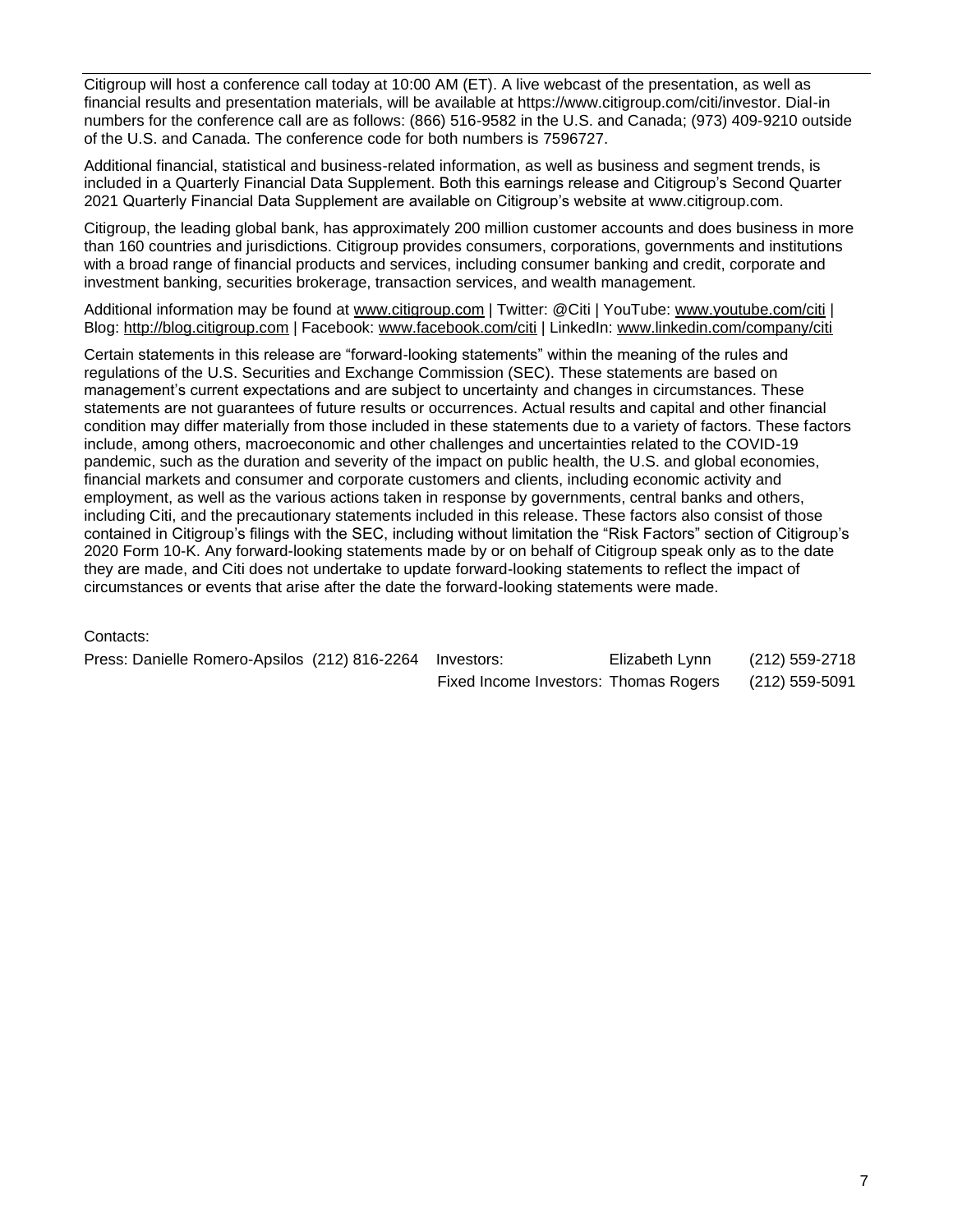**Appendix A**

| <b>Citigroup</b><br>(\$ in millions)                 | <b>2Q'21</b> |
|------------------------------------------------------|--------------|
| Net Income                                           | \$6,193      |
| Less: Preferred Dividends                            | 253          |
| Net Income to Common Shareholders                    | \$5,940      |
| <b>Common Share Repurchases</b>                      | 3,000        |
| Common Dividends                                     | 1,062        |
| <b>Total Capital Returned to Common Shareholders</b> | \$4,062      |
| <b>Payout Ratio</b>                                  | 68%          |
| <b>Average TCE</b>                                   | \$156,946    |
| <b>RoTCE</b>                                         | 15.2%        |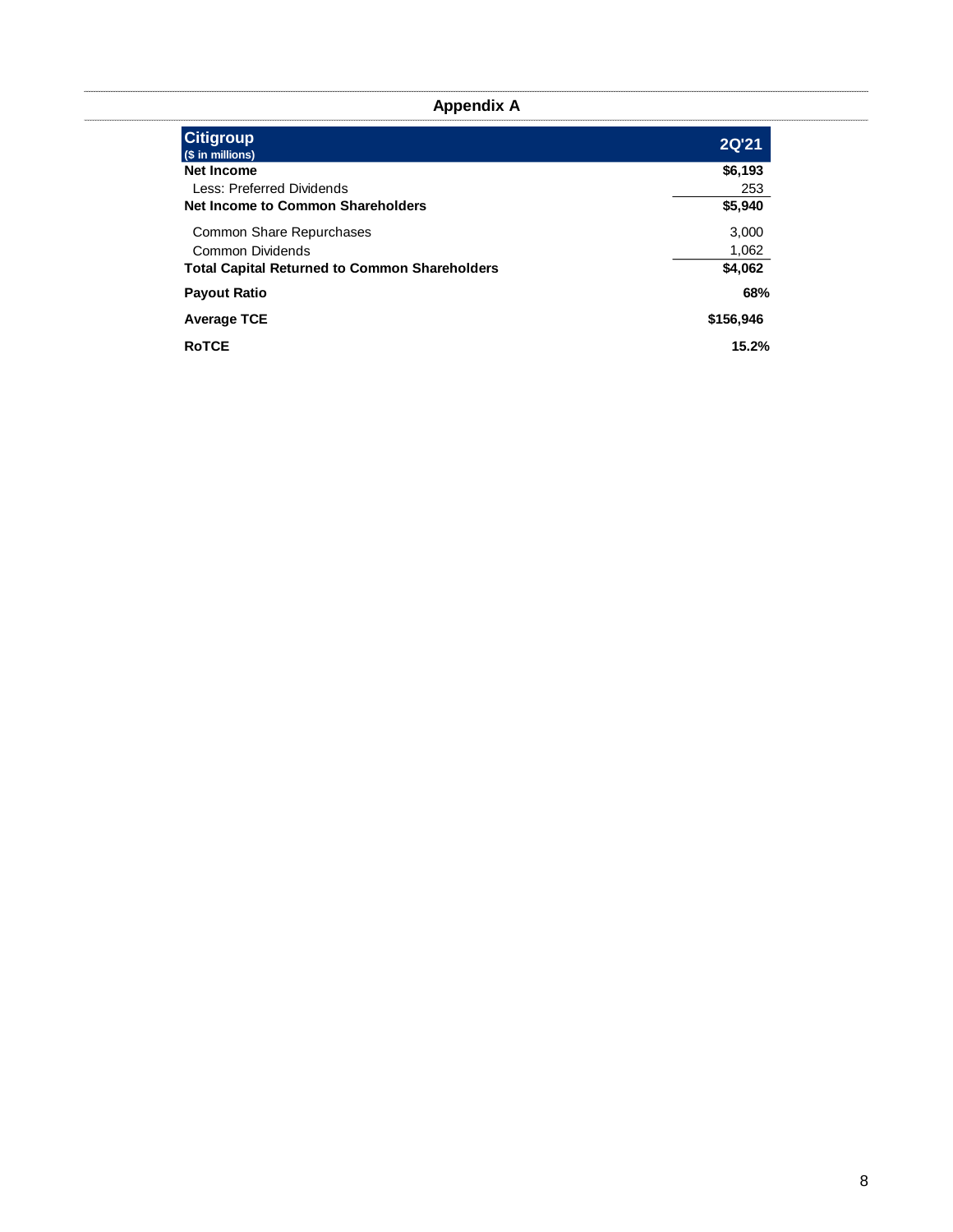| <b>Appendix B</b>                                                                                                      |              |                 |
|------------------------------------------------------------------------------------------------------------------------|--------------|-----------------|
| <b>Citigroup</b>                                                                                                       | <b>2Q'21</b> | <b>2Q'20</b>    |
| <b>Reported Expenses (\$MM)</b><br>Impact of FX Translation (\$MM)                                                     | \$11,192     | \$10,460<br>319 |
| <b>Expenses in Constant Dollars (\$MM)</b>                                                                             | \$11,192     | \$10,779        |
| <b>Reported EOP Loans (\$B)</b><br>Impact of FX Translation (\$B)                                                      | \$677        | \$685<br>13     |
| <b>EOP Loans in Constant Dollars (\$B)</b>                                                                             | \$677        | \$698           |
| <b>Reported EOP Deposits (\$B)</b><br>Impact of FX Translation (\$B)                                                   | \$1,310      | \$1,234<br>22   |
| EOP Deposits in Constant Dollars (\$B)<br>Note: Totals may not sum due to rounding.                                    | \$1,310      | \$1,256         |
| <b>Global Consumer Banking</b>                                                                                         | <b>2Q'21</b> | <b>2Q'20</b>    |
| (\$ in millions)<br><b>Reported Revenues</b>                                                                           | \$6,820      | \$7,339         |
| Impact of FX Translation                                                                                               |              | 200             |
| <b>Revenues in Constant Dollars</b>                                                                                    | \$6,820      | \$7,539         |
| <b>Reported Expenses</b>                                                                                               | \$4,550      | \$4,122         |
| Impact of FX Translation                                                                                               |              | 121             |
| <b>Expenses in Constant Dollars</b>                                                                                    | \$4,550      | \$4,243         |
| <b>Reported Cost of Credit</b><br>Impact of FX Translation                                                             | \$(135)      | \$4,179<br>84   |
| <b>Cost of Credit in Constant Dollars</b>                                                                              | \$(135)      | \$4,263         |
| <b>Reported Net Income</b><br>Impact of FX Translation                                                                 | \$1,834      | \$(703)<br>(6)  |
| <b>Net Income in Constant Dollars</b><br>Note: Totals may not sum due to rounding.                                     | \$1,834      | \$(709)         |
| <b>Latin America Consumer Banking</b><br>(\$ in millions)                                                              | <b>2Q'21</b> | <b>2Q'20</b>    |
| <b>Reported Revenues</b><br>Impact of FX Translation                                                                   | \$1,053      | \$1,050<br>134  |
| <b>Revenues in Constant Dollars</b><br>Note: Totals may not sum due to rounding.                                       | \$1,053      | \$1,184         |
| Asia Consumer Banking <sup>(1)</sup><br>(\$ in millions)                                                               | <b>2Q'21</b> | <b>2Q'20</b>    |
| <b>Reported Revenues</b><br>Impact of FX Translation                                                                   | \$1,566      | \$1,547<br>66   |
| <b>Revenues in Constant Dollars</b><br>Note: Totals may not sum due to rounding.                                       | \$1,566      | \$1,613         |
| (1) Asia GCB includes the results of operations of GCB activities in certain EMEA countries for all periods presented. |              |                 |
| <b>Institutional Clients Group</b><br>(\$ in millions)                                                                 | <b>2Q'21</b> | <b>2Q'20</b>    |
| <b>Reported Expenses</b>                                                                                               | \$6,264      | \$6,006         |
| Impact of FX Translation                                                                                               | \$6,264      | 165             |
| <b>Expenses in Constant Dollars</b><br>Note: Totals may not sum due to rounding.                                       |              | \$6,171         |
| <b>Treasury and Trade Solutions</b><br>(\$ in millions)                                                                | <b>2Q'21</b> | <b>2Q'20</b>    |
| <b>Reported Revenues</b>                                                                                               | \$2,290      | \$2,307         |
| Impact of FX Translation                                                                                               |              | 26              |
| <b>Revenues in Constant Dollars</b><br>Note: Totals may not sum due to rounding.                                       | \$2,290      | \$2,333         |
| <b>Securities Services</b><br>(\$ in millions)                                                                         | <b>2Q'21</b> | <b>2Q'20</b>    |
| <b>Reported Revenues</b>                                                                                               | \$672        | \$619           |
| Impact of FX Translation                                                                                               |              | 22              |
| <b>Revenues in Constant Dollars</b><br>Note: Totals may not sum due to rounding.                                       | \$672        | \$641           |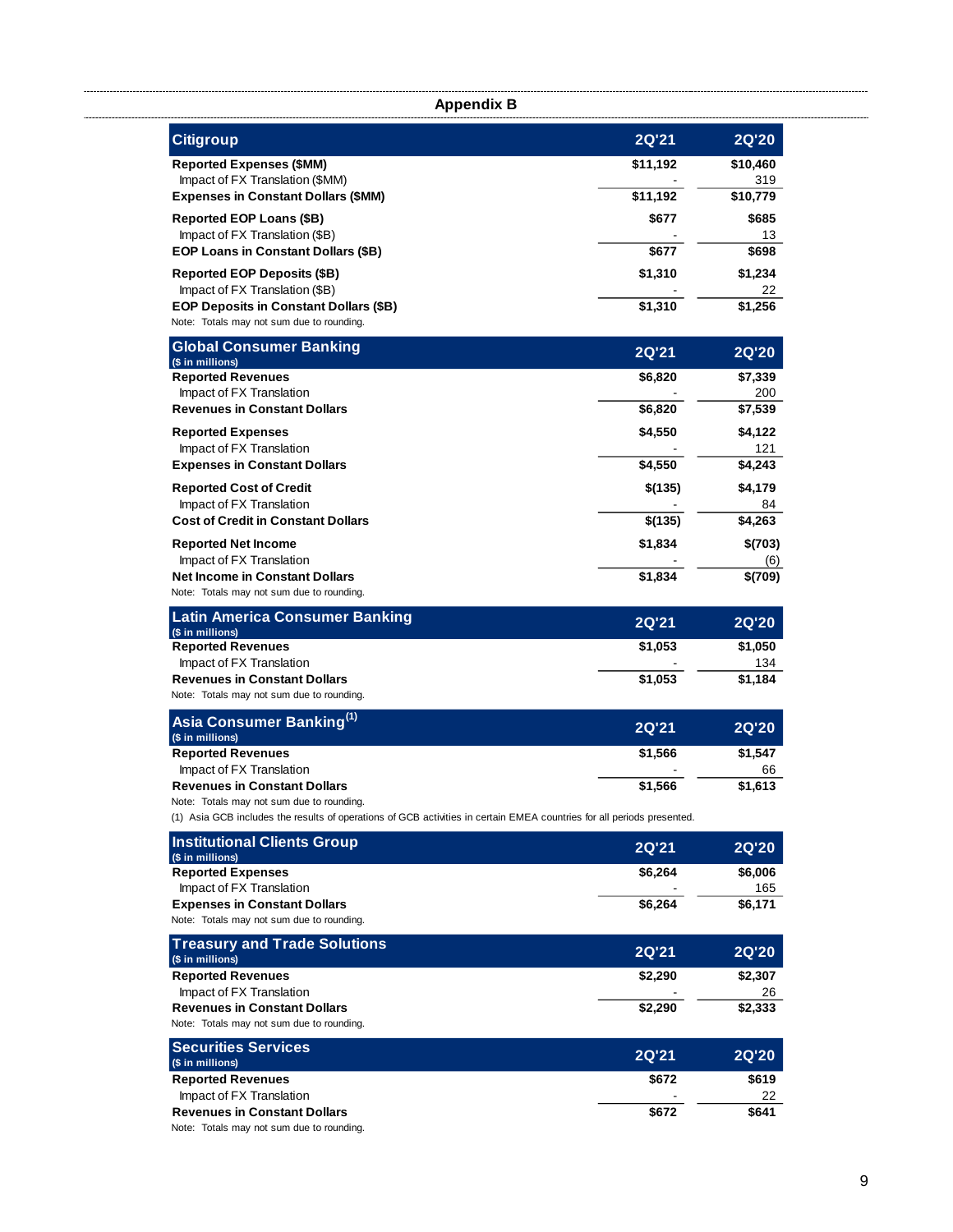| <b>Appendix C</b>                                                                                                                                   |               |             |              |
|-----------------------------------------------------------------------------------------------------------------------------------------------------|---------------|-------------|--------------|
| $$$ in millions)                                                                                                                                    | $2Q'21^{(1)}$ | 1Q'21       | <b>2Q'20</b> |
| Citigroup Common Stockholders' Equity <sup>(2)</sup>                                                                                                | \$184,289     | \$182,402   | \$173.877    |
| Add: Qualifying noncontrolling interests                                                                                                            | 138           | 132         | 145          |
| <b>Regulatory Capital Adjustments and Deductions:</b>                                                                                               |               |             |              |
| Add: CECL transition and 25% provision deferral <sup>(3)</sup>                                                                                      | 3,774         | 4,359       | 5,503        |
| Less:                                                                                                                                               |               |             |              |
| Accumulated net unrealized gains (losses) on cash flow hedges, net of tax                                                                           | 864           | 1,037       | 2,094        |
| Cumulative unrealized net gain (loss) related to changes in fair value of financial<br>liabilities attributable to own creditworthiness, net of tax | (1,258)       | (1, 172)    | 393          |
| Intangible Assets:                                                                                                                                  |               |             |              |
| Goodwill, net of related deferred tax liabilities (DTLs) <sup>(4)</sup>                                                                             | 20.999        | 20,854      | 20,275       |
| Identifiable intangible assets other than mortgage servicing rights (MSRs),<br>net of related DTLs                                                  | 3,986         | 4,054       | 3,866        |
| Defined benefit pension plan net assets; other                                                                                                      | 1,816         | 1,485       | 960          |
| Deferred tax assets (DTAs) arising from net operating loss, foreign tax credit<br>and general business credit carry-forwards                        | 11,192        | 11,691      | 12,315       |
| <b>Common Equity Tier 1 Capital (CET1)</b>                                                                                                          | \$150,602     | \$148,944   | \$139,622    |
| Risk-Weighted Assets (RWA) <sup>(3)</sup>                                                                                                           | \$1,269,434   | \$1,263,926 | \$1,213,940  |
| <b>Common Equity Tier 1 Capital Ratio (CET1 / RWA)</b>                                                                                              | 11.9%         | 11.8%       | 11.5%        |

Note: Citi's reportable CET1 Capital ratios were derived under the U.S. Basel III Standardized Approach framework as of June 30, 2021, and the U.S. Basel III Advanced Approaches framework for all prior periods presented. This reflects the lower of the CET1 Capital ratios under both the Standardized Approach and the Advanced Approaches under the Collins Amendment.

(1) Preliminary.

L.

(2) Excludes issuance costs related to outstanding preferred stock in accordance with Federal Reserve Board regulatory reporting requirements.

(3) Please refer to Footnote 1 at the end of this press release for additional information.

 $(4)$ Includes goodwill "embedded" in the valuation of significant common stock investments in unconsolidated financial institutions.

| <b>Appendix D</b>                                  |               |             |              |
|----------------------------------------------------|---------------|-------------|--------------|
| (\$ in millions)                                   | $2Q'21^{(1)}$ | 10'21       | <b>2Q'20</b> |
| Common Equity Tier 1 Capital (CET1) <sup>(2)</sup> | \$150,602     | \$148.944   | \$139,622    |
| Additional Tier 1 Capital (AT1) <sup>(3)</sup>     | 19.259        | 21.540      | 17.988       |
| Total Tier 1 Capital (T1C) (CET1 + AT1)            | \$169,861     | \$170.484   | \$157,610    |
| Total Leverage Exposure (TLE) <sup>(2)(4)</sup>    | \$2,902.562   | \$2,450,412 | \$2,374,170  |
| Supplementary Leverage Ratio (T1C / TLE)           | 5.9%          | 7.0%        | 6.6%         |

(1) Preliminary.

(2) Please refer to Footnote 1 at the end of this press release for additional information.

(3) Additional Tier 1 Capital primarily includes qualifying noncumulative perpetual preferred stock and qualifying trust preferred securities.

(4) Commencing with the second quarter of 2020 and continuing through the first quarter of 2021, Citigroup's TLE temporarily excluded U.S. Treasuries and deposits at Federal Reserve banks. For additional information, please refer to the "Capital Resources" section of Citigroup's 2020 Form 10-K.

| $2Q'21^{(1)}$ | 1Q'21     | <b>2Q'20</b> |
|---------------|-----------|--------------|
| \$184.164     | \$182,269 | \$173,726    |
|               |           |              |
| 22.060        | 21.905    | 21.399       |
| 4.268         | 4.308     | 4,106        |
| \$157,836     | \$156,056 | \$148,221    |
| 2.027         | 2.067     | 2,082        |
| \$77.87       | \$75.50   | \$71.20      |
|               |           |              |

(1) Preliminary.